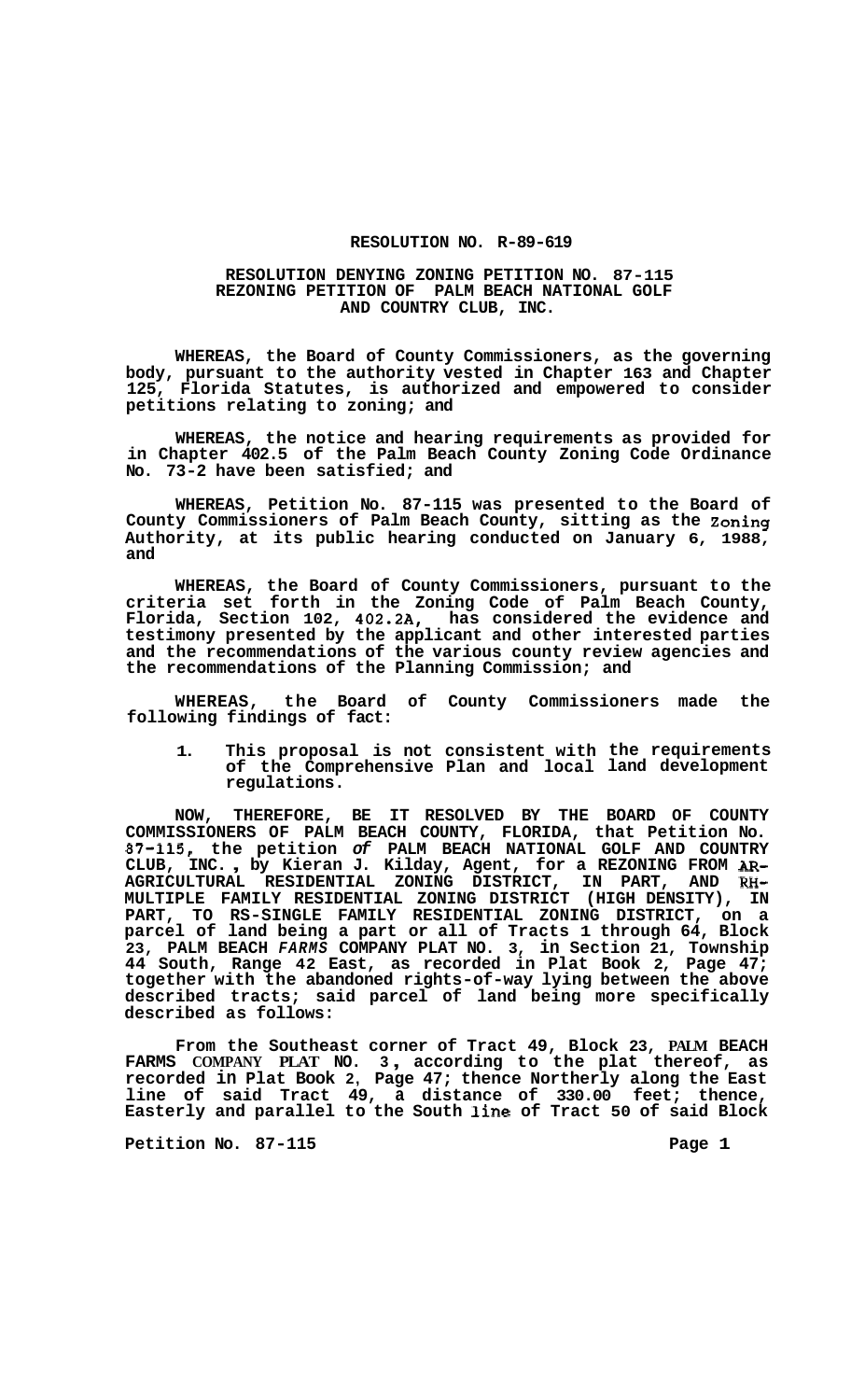**23, a distance of 75.00 feet to the Point of Beginning; thence continue Easterly on an assumed bearing of North 90 degrees** *00'*  00" East, parallel to and 330.00 feet Northerly of the South line **of Tract 49 through 64, a distance of 1951.03 feet: thence South 00 degrees** *00' 00"* **East, a distance of 330.00 feet: thence North 90 degrees** *00' 0011* **East, a distance of 660.00 feet; thence North 00 degrees** *00' 00"* **East, a distance of 330.00 feet to the point of curvature of a curve concave to the Northwest, having a central angle of 30 degrees** *00' OO",* **a radius of 500.00 feet and a long chord bearing of North 75 degrees** *00' 0011* **East; thence Northeasterly along the arc of said curve, a distance of 261.80 feet to the point of tangency; thence North 60 degrees** *00' OOI1*  **East, a distance of 50.00 feet to the point of curvature of a curve to the right, having a central angle of 60 degrees** *00' 001'*  **and a radius of 247.39 feet; thence Easterly along the arc of said curve, a distance of 259.07 feet to the point of tangency: thence South 60 degrees** *00'* **OOII East, a distance of 50.00 feet to the point of curvature of a curve to the left having a central angle of 30 degrees** *00' O0l1* **and a radius of 500.00 feet: thence Southeasterly along the arc of said curve, a distance of 261.80 feet to the point of tangency; thence North 90 degrees** *00'* **OOV1 East, a distance of 92.56 feet to the point of curvature of a curve to the left, having a central angle of 12 degrees 15' 53 and a radius of 1000.00 feet; thence Easterly along the arc and said curve, a distance of 214.06 feet to the point of tangency: thence North 77 degrees 44 07'' East, a distance of 243.60 feet to the point of curvature of a curve to the left, having a central angle of 51 degrees 10' 12" and a radiuS of 250.00 feet; thence Northeasterly along the arc of said curve, a distance of 223.27 feet to the point of tangency; thence North 26 degrees 33' 55" East, a distance of 746.13 feet to the point of curvature of a curve to the left, having a central angle of 26 degrees 33' 55" and a radius of 500.00 feet; thence Northerly along the arc of said curve, a distance of 231.83 feet to the point of tangency; thence North 00 degrees** *00' 0011* **East, a distance of 91.96 feet to the point of curvature of a curve to the left having a central angle of 90 degrees** *00'* **OO@@ and a radius of 50.00 feet; thence Northwesterly along the arc of said curve, a distance of 78.54 feet to the point of tangency; thence North 90 degrees** *00'* **0Of1 West, a distance of 45.00 feet to the point of curvature of a curve to the left, having a central angle of 25 degrees** *00' 0O1l*  **and a radius of 506.57 feet; thence Southwesterly along the arc of said curve, a distance of 221.03 feet to the point of tangency; thence South 65 degrees** *00'* **0Ott West, a distance of 380.00 feet to the point of curvature of a curve to the right having a radius of 180.00 feet and a central angle of 180 feet**  *00'* **00Il; thence Northwesterly along the arc of said curve, a distance of 565.48 feet to the point of tangency; thence North 65 degrees** *00'* **0Ott East, a distance of 380.00 feet to the point of curvature of a curve to the left, having a central angle of 65 degrees** *00' 0O1l* **and a radius of 227.29 feet: thence Northeasterly along the arc of said curve, a distance of 257.85 feet to the point of tangency; thence North 00 degrees** *00' 00"* **West, a distance of 175.20 feet to the point of curvature of a curve to** 

**Petition No. 87-115** Page 2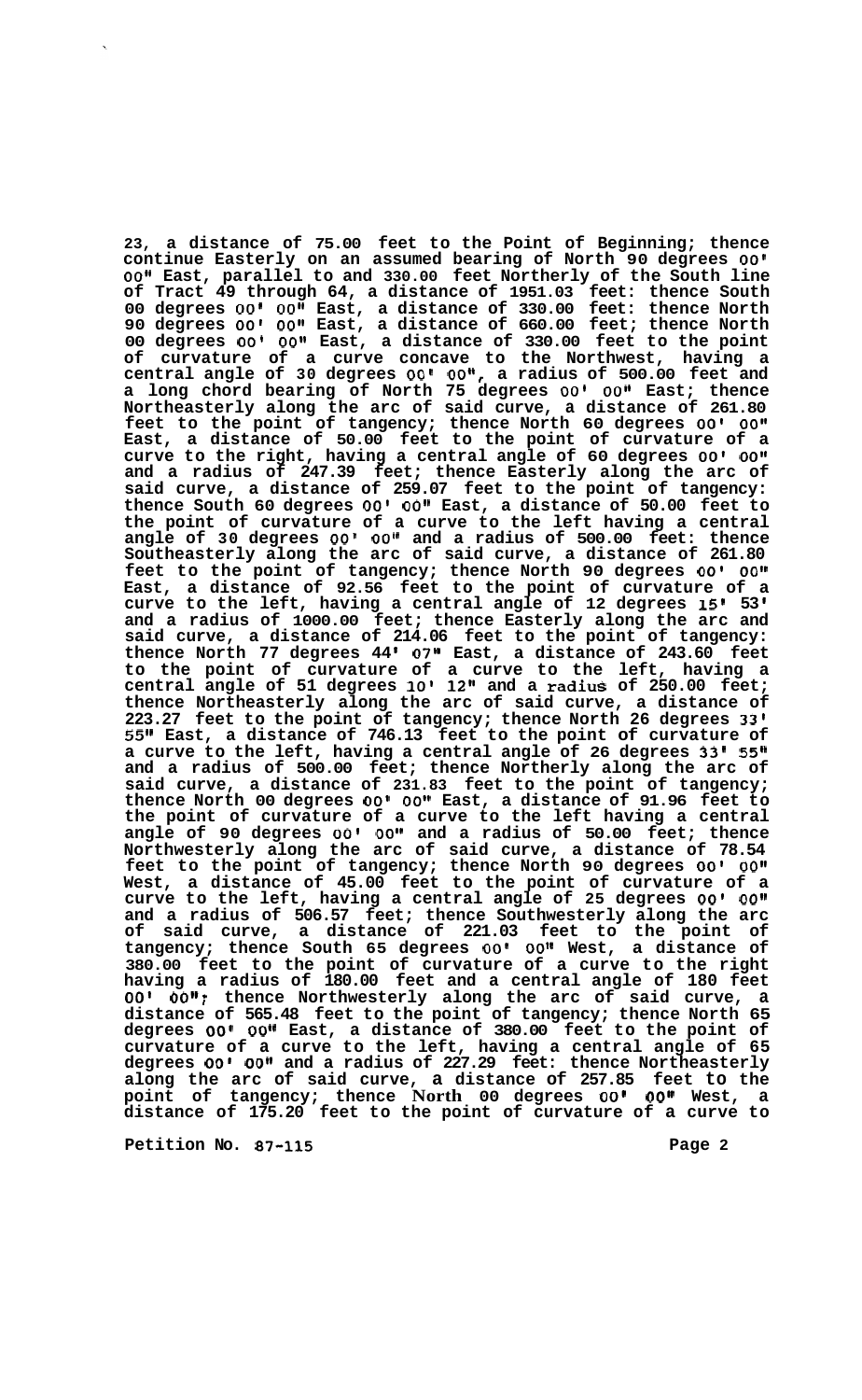**the left, having a central angle of 90 degrees** *00' 00"* **and a radius of 50.00 feet; thence Northwesterly along the arc of said curve, a distance of 78.54 feet to the point of tangency; thence North 90 degrees** *00' 00"* **West, a distance of 1480.00 feet to the point of curvature of a curve to the left having a central angle of 90 degrees** *00' 0O1\** **and a radius of 50.00 feet; thence Southwesterly along the arc of said curve, a distance of 78.54 feet to the point of tangency; thence South 00 degrees** *00'* **OOn West, a distance of 500.00 feet to the point of curvature of a curve to the right, having a central angle of 180 degrees** *00' 00"*  **and a radius of 330.00 feet; thence Westerly along the arc of said curve, a distance of 1036.72 feet to the point of tangency; thence North 00 degrees** *00' O0I1* **West, a distance of 500.00 feet to the point of curvature of a curve to the left having a central angle of 90 degrees** *00' 00''* **and a radius of 50.00 feet; thence Northwesterly along the arc of said curve, a distance of 78.54 feet to the point of tangency; thence North 90 degrees** *00'* **OOn West, a distance of 1507.22 feet to the point of curvature of a curve to the left having a central angle of 126 degrees 20'** *00"*  **and a radius of 100.00 feet; thence Southwesterly along the arc of said curve a distance of 220.49 feet to the point of tangency; thence South 36 degrees 20'** *00"* **East, a distance of 885.93 feet to the point of curvature of a curve to the right, having a central angle of 180 degrees** *00' 0Ot1* **and a radius of 180.00 feet; thence Southwesterly along the arc of said curve, a distance of 565.00 to the point of tangency; thence North 36 degrees 20'** *00"*  **West, a distance of 1050.00 feet; thence South 00 degrees** *00' 00"*  **West, a distance of 1659.63 feet to the point of curvature of a curve to the left, having a central angle of op degrees** *00' 00"*  **radius of 50.00 feet; thence Southeasterly along the arc of said curve, a distance of 78.54 feet the point of tangency and the point of beginning.** 

**LESS, however, a parcel of land lying in Tracts 44 through 47 and Tracts** *50* **through 53, Block 23, THE PALM BEACH FARMS COMPANY PLAT NO. 3, according to the plat thereof as recorded in Plat Book 2, Page 47, being specifically described as follows:** 

**From the Southwest corner of Tract 49 said Block 23, go due East along an assumed bearing, a distance of 355.00 feet; thence due North, a distance of 495.00 feet to the Point of Beginning. Said Point of Beginning being, a distance of 115.00 feet due North of the P.R.M. that is 35.00 feet due South of the Northeast corner of Lot 92, PALM BEACH NATIONAL GOLF AND COUNTRY CLUB ESTATES PLAT NO. 1, according to the plat thereof as recorded in Plat Book 27, Page 144; thence continue due North, a distance of 40.00 feet to the point of curvature of a curve concave to the Northwest having a central angle of** *56* **degrees 36'**  *58"* **and a radius of 146.74 feet; thence Northeasterly along the arc of said curve, a distance of 145.00 feet to the point of tangency: thence North 33 degrees 23'** *02"* **East, a distance of 214.37 feet to the point of curvature of a curve to the right having a central angle of 56 degrees 36'** *58"* **and a radius of 180.00 feet; thence Northeasterly along the arc of said curve, a**